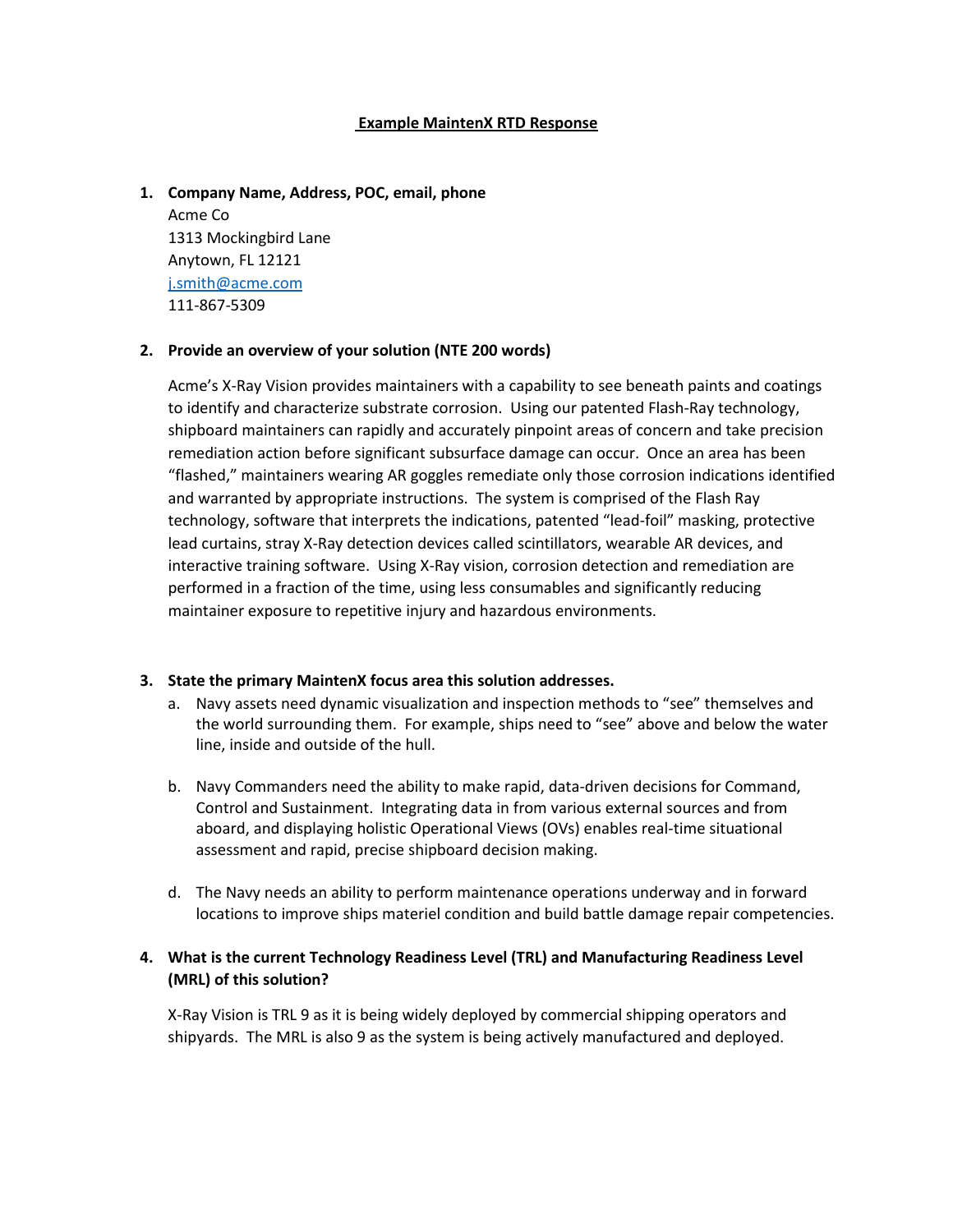### **5. Provide an overview of how and where this solution is being applied in commercial industry and/or for Government? Include benefits (NTE 300 words)**

Currently X-Ray Vision is only being deployed in commercial shipping operations and in commercial shipyards. A major shipper has recently deployed X-Ray Vision systems to all of their cargo vessels. Merchant sailors and ships' engineers have been thoroughly trained in the systems use and are methodically "flashing" sections of the ship while underway. By the time the commercial vessel reports to the shipyard for maintenance, shipyard maintainers have the necessary data to immediately address under-paint corrosion using the AR vision system. The maintenance cycle for commercial ships using X-Ray Vision averages 30 day less than those using legacy corrosion detection and remediation processes.

## **6. Outline applicable Environmental, Health and Safety requirements necessary to apply your solution aboard the Self Defense Test Ship (SDTS). (NTE 200 words)**

X-Rays can cause cancer in humans with exposure to levels beyond EPA limits. The X-Ray Vision system's patented lead foil masking has been proven to be safe and effective in protecting ship's crew and shipyard maintainers when used as directed. Radiation Protection Lead Curtains also provide further protection. Vision provides thorough interactive training as part of the complete package and is available to provide on-site training upon request.

# **7. Provide an overview of ancillary or support equipment/services necessary to operate your solution; e.g., power requirements, compressed air, PPE, vacuuming, air filtration, lifting devices, etc. (NTE 200 words)**

The Flash-Ray device requires standard 220V power. No other ancillary equipment or support equipment is necessary to operate Flash-Ray. The X-Ray Vision system comes complete with the necessary portable PC and software necessary to operate the AR system, record the data in a MS neutral format, export the data, and provide interactive training to operators.

# **8. Describe the portability of your solution including its weight and physical dimensions. If your solution is intended to be used shipboard, please outline how your solution would be moved on and off the SDTS as well as how it would be moved within the ship – through hatchways, up and down ladders, over bulkheads, etc. (NTE 200 words)**

The X-Ray Vision system is packaged in a shock-proof case and has been thoroughly tested for shipboard operations and durability. The complete system is man-portable by 2 operators and has been ergonomically designed for ease of portability and distribution of weight. The system packaging was also designed specifically for portability through ships' hatchways, over bulkheads, and up and down ladderways. Please review our video demonstrating system portability in and around ships.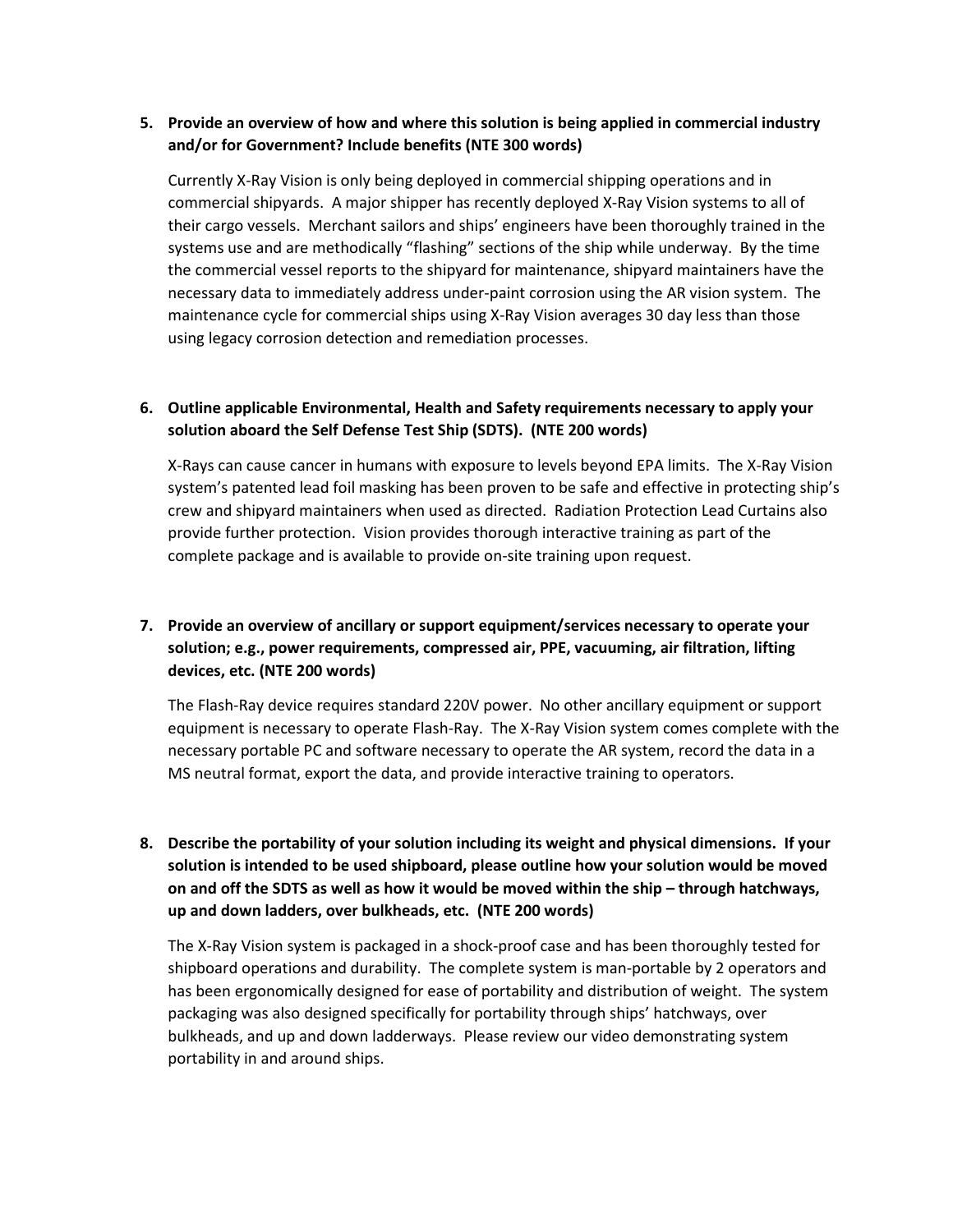### **9. Describe manpower required to operate your solution including the number of maintainers and requisite skill level and training requirements (NTE 200 words)**

The system is designed to be operated by a single crewman or shipyard artisan with a high school education. The interactive training provided with each X-Ray Vision system has proven extremely effective in providing ships' crew and shipyard artisans with the necessary information to safely and effectively deploy the system only days after initial delivery. Please refer to the demonstration video for further information.

## **10. Discuss the set-up process and time as well as anything you can relay regarding the time necessary to execute intended solution-based process. (NTE 100 words)**

It takes only 10 minutes on average to set up the X-Ray Vision system. Most of the set-up time consists of masking areas where X-Ray exposure is undesirable and setting up radiation protection curtains to protect operators and ship's crew. Once set up, the Flash Ray device takes only seconds to capture a 10' X 10' area for corrosion analysis. Depending on the size of the area to be "flashed," it takes roughly 30 minutes to complete the process for an averagesized space aboard ship. System take-down and pack-up requires only 5 minutes and then on to the next area to be "flashed."

## **11. Provide a ROM sales price for the solution you intend to demonstrate on the SDTS and any economies of scale you can project.**

The X-Ray Vision system lists for \$45,000.00. This price includes the Flash-Ray system, 100 3'X3' self-adhering lead-foil sheets, a tough-book PC needed to operate the system and collect the data, 10' linear feet of radiation protection curtains, MS-compatible interactive training software, and 2 scintillators for stray radiation detection.

### **12. Does the solution require IT equipment to be brought on board SDTS?** Yes

### **a. If so, are electronic devices required within the skin of the ship?**

The X-Ray Vision System comes complete with a self-contained portable PC that provides guidance to the system operator and collects the data received from the Flash Ray device. Though it is desirable to connect with the user's network in order to ensure exportability of the data, it is not necessary, and the system can operate completely off-line. In addition, the system comes with AR visioning goggles that connect to the portable PC and focus the maintainer on areas of corrosion concern.

**b. Will the solution require wireless networks?** Although desirable to be connected wirelessly to the network, it is not a requirement to be connected.

### **13. Are any unmanned operations (including group 1 UAVs) required?** No.